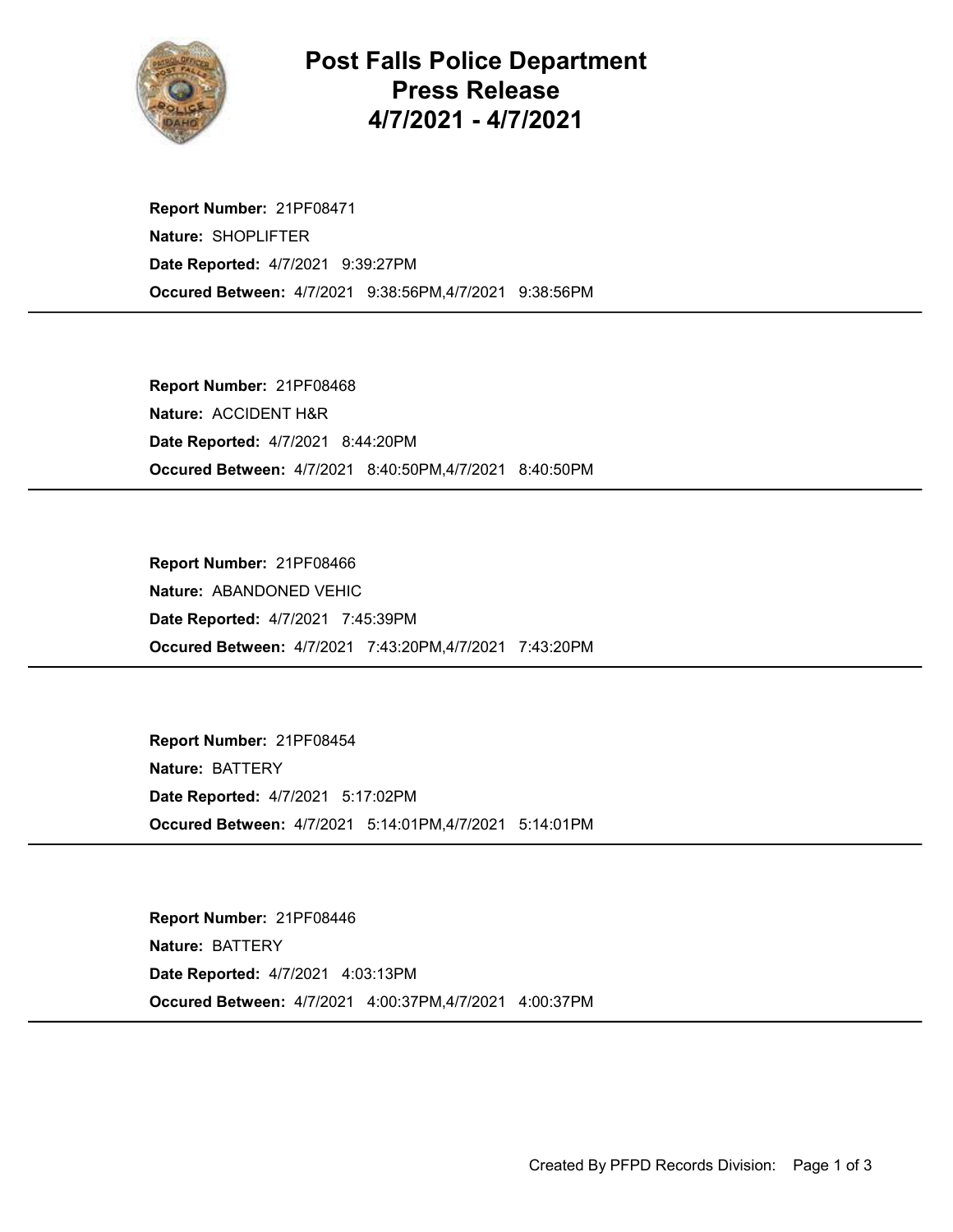Occured Between: 3/22/2021 8:00:00AM,3/24/2021 8:51:00PM Report Number: 21PF08434 Nature: FRAUD Date Reported: 4/7/2021 2:41:10PM

Occured Between: 4/7/2021 2:11:40PM,4/7/2021 2:11:40PM Report Number: 21PF08428 Nature: LITTERING Date Reported: 4/7/2021 2:12:45PM

Occured Between: 4/7/2021 11:30:00AM,4/7/2021 11:52:03AM Report Number: 21PF08411 Nature: ACCIDENT H&R Date Reported: 4/7/2021 11:56:10AM

Occured Between: 4/4/2021 3:30:00PM,4/7/2021 12:07:00PM Report Number: 21PF08408 Nature: DEAD BODY Date Reported: 4/7/2021 11:44:15AM

Occured Between: 4/7/2021 11:16:27AM,4/7/2021 11:16:27AM Report Number: 21PF08406 Nature: TOBACCO PROBLEM Date Reported: 4/7/2021 11:17:44AM

Occured Between: 4/6/2021 9:50:53AM,4/7/2021 9:50:53AM Report Number: 21PF08400 Nature: BURGLARY RES Date Reported: 4/7/2021 9:52:48AM